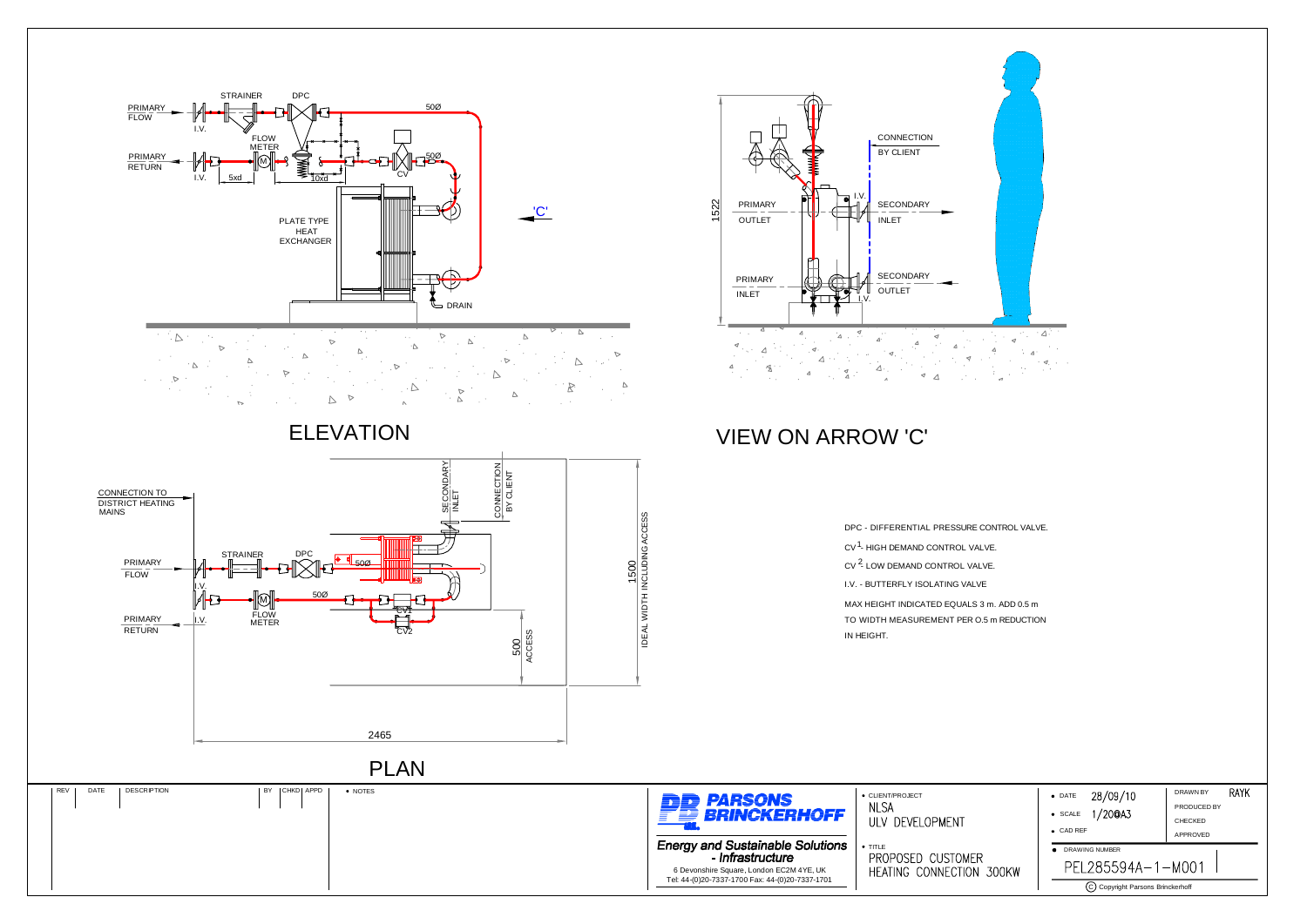

DPC - DIFFERENTIAL PRESSURE CONTROL VALVE.

CV- HIGH DEMAND CONTROL VALVE.

CV<sup>2</sup> - LOW DEMAND CONTROL VALVE.

I.V. - BUTTERFLY ISOLATING VALVE

MAX HEIGHT INDICATED EQUALS 3 m. ADD 0.5 m TO WIDTH MEASUREMENT PER O.5 m REDUCTION IN HEIGHT.

|      | 28/09/10<br>$\bullet$ DATE         | DRAWN BY    | <b>RAYK</b> |
|------|------------------------------------|-------------|-------------|
|      | 1/20@A3<br>· SCALE                 | PRODUCED BY |             |
|      |                                    | CHECKED     |             |
|      | $\bullet$ CAD REF                  | APPROVED    |             |
|      | DRAWING NUMBER                     |             |             |
| MENT | PEL285594A-1-M002                  |             |             |
| ΟN   | (C) Copyright Parsons Brinckerhoff |             |             |